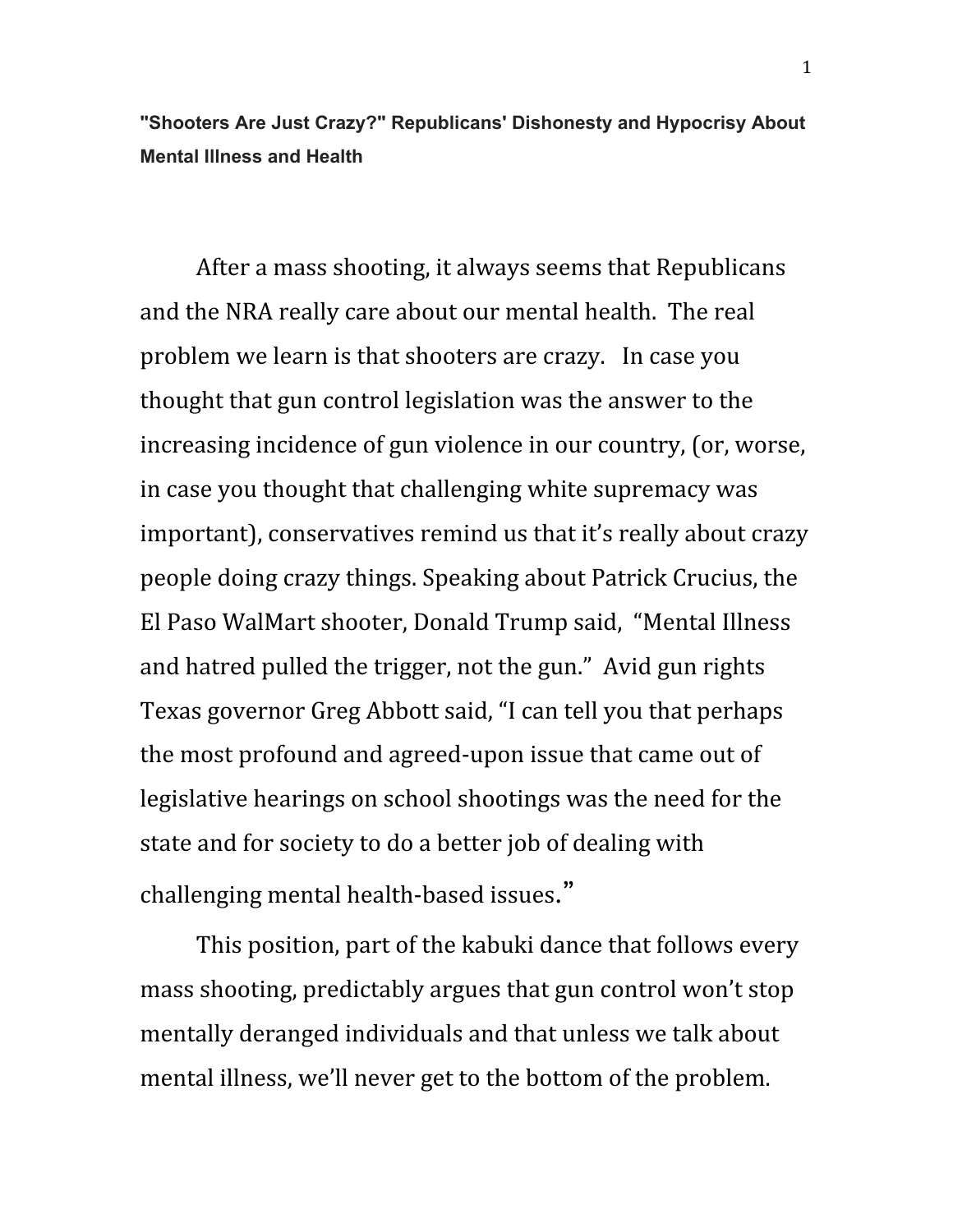Rightfully seen by liberals as primarily a distraction — you know, changing the subject away from gun control and, more recently, from white supremacy, by professing concern for the mentally ill — the Right's call for more skillful psychiatric detection and care is also morally and intellectually corrupt for other reasons that are rarely discussed.

As a psychotherapist, I've been studying and treating mental illness for a living for 40 years, and I can tell you that, at best, these newly-minted mental health advocates on the Right don't know what they're talking about and, at worst, they're dishonest hypocrites.

Look at it this way: If they are really serious about changing the national "conversation" from gun control to mental illness; if they are genuinely concerned about finding and treating people with severe psychiatric illnesses, well then—here are seven things that conservatives would have to change and support:

● **1) Pre-natal care:** Pre-natal and perinatal insults and traumas can cause brain damage that later disposes its victims to violence. *Conservatives, then, should be*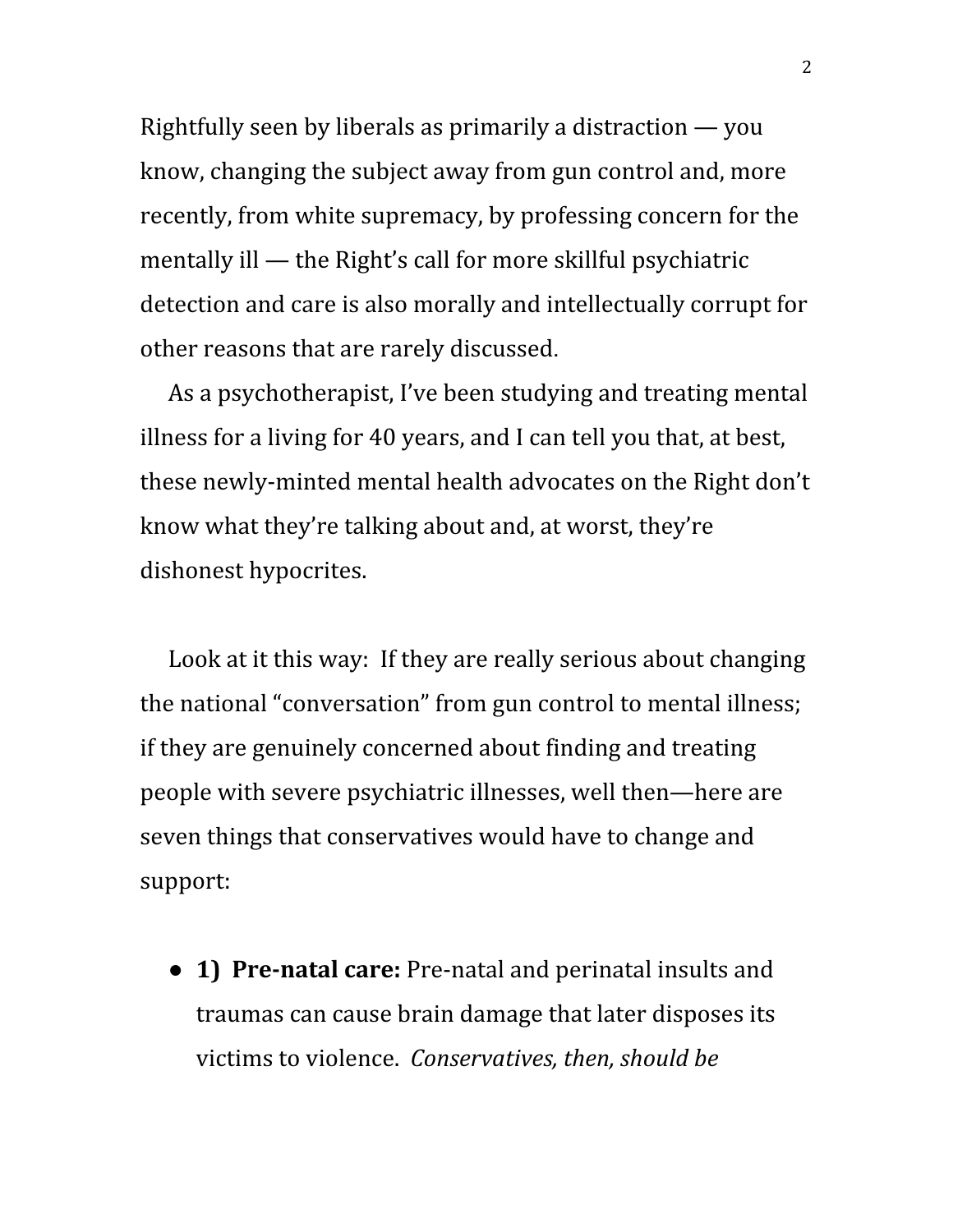*advocating for improved health coverage, pre-natal screenings, extensive maternity care, and a massive public education campaign focused on prenatal and especially perinatal health.*

● **2) Early dysfunctions in parenting**: Early problems in attachment that result from neglect, abuse, stress, and even a simple but deep lack of understanding of child psychology regularly produce depression, anxiety, aggression, and maladaptive behavior later on. But these disruptions may well be reparable. For example, in the 1970s and 1980s, the University of California, San Francisco and San Francisco General Hospital pioneered a program in which young at-risk mothers with newborns were treated with a psycho-educational and supportive approach by trained mental health experts who helped these mothers better understand and bond with their infants. The results were hugely positive in insulating these children against later negative mental health outcomes. So--*If they're serious, conservatives should be advocating for a massive public investment in these programs and make them available to all new mothers.*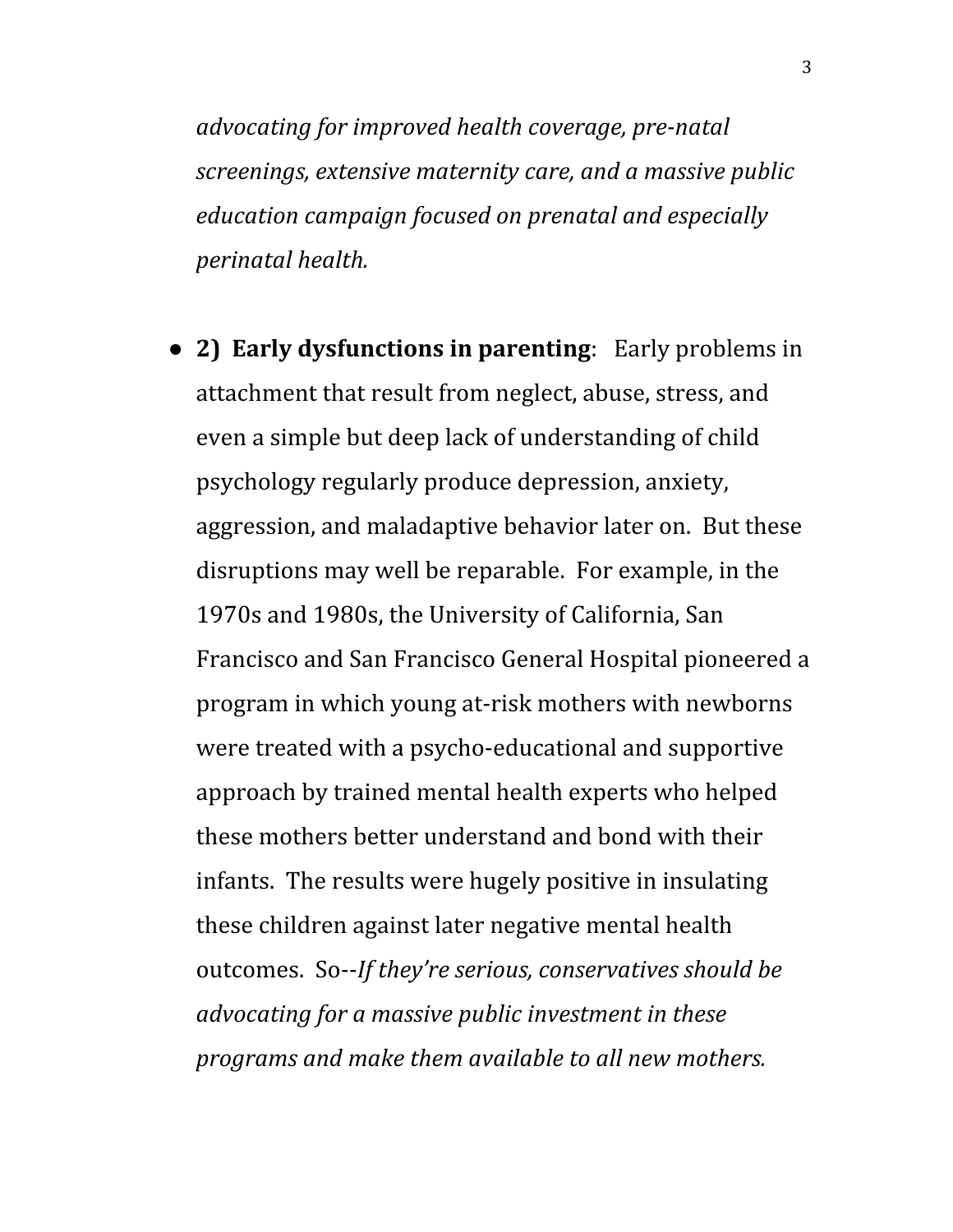- **3) Headstart:** Early education programs have been repeatedly demonstrated to contribute to greatly improved psychological and educational adaptation later in life. Therefore, instead of cutting them, we should see c*onservatives advocating for exponentially increased funding for Headstart and kindred early-intervention programs.*
- **4) Special Education Programs**: Children with obvious and soft cognitive, emotional, and physical disabilities, should get special care, but this is care that is extremely difficult to find. Most of these "crazy" shooters were obviously disturbed as children, disturbances that were not noted or treated. *The NRA and Republicans should be demanding massive increases in funding and training for special education programs and experts.*
- **5) Smaller class sizes and better teacher education**: If class sizes were radically reduced, not only would children learn more, but teachers could observe and help students who are clearly having difficulties, not only in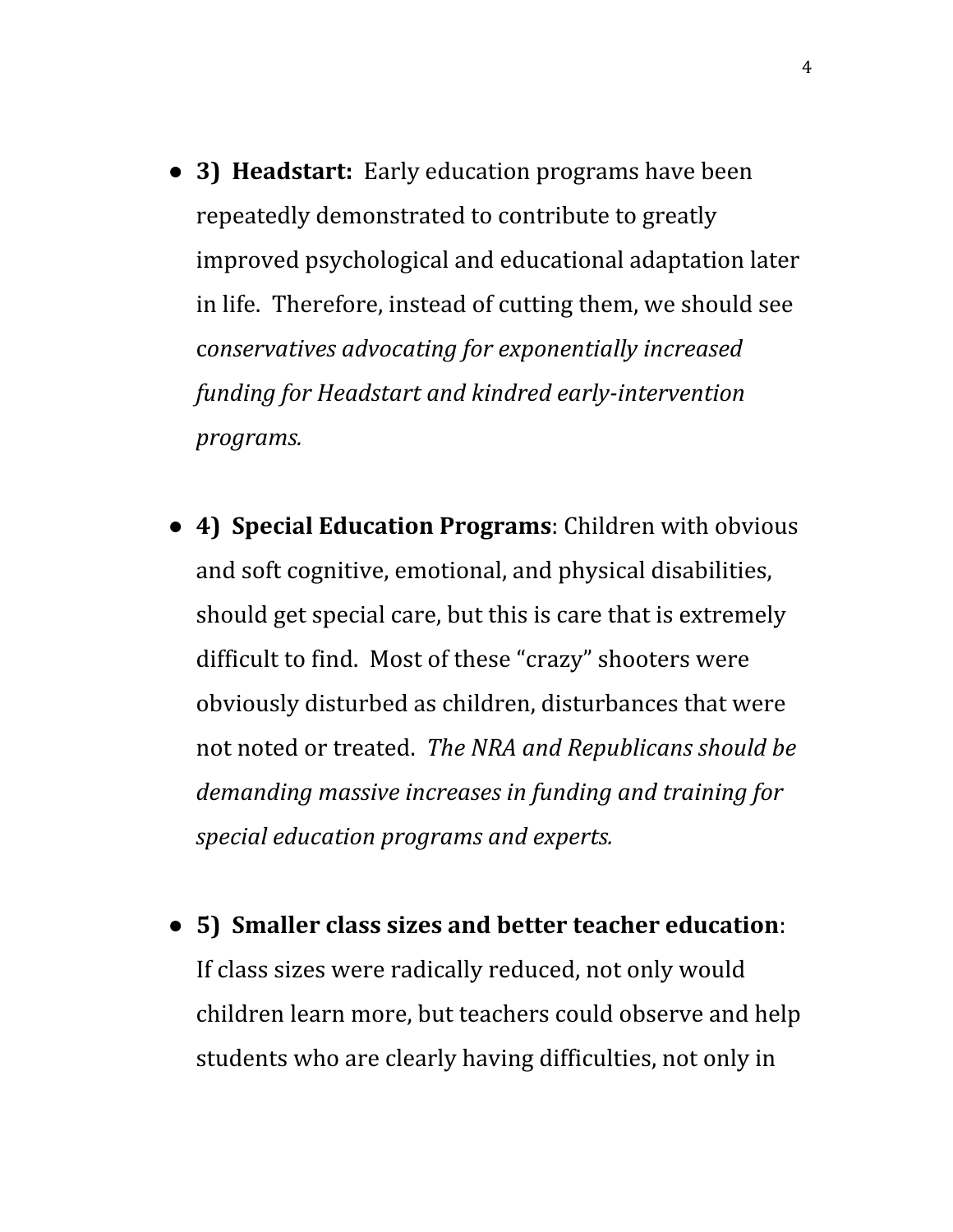learning, but in their social adaptation. And if teachers then had a wide menu of options available to them in terms of assessment and treatment, these "first-responders" could greatly improve early-detection. But all this would depend on education reform, increased increasing funding to allow smaller class sizes, better teacher training, and an increased emphasis on social and psychological functioning in addition to the three Rs. *Conservatives and the Betsy DeVos led Department of Education should be leading the way toward securing the funding necessary for smaller class sizes and better teacher training.*

● **6) Psychiatric Care**: Children seen to be troubled should be offered highly-skilled intensive out-patient psychotherapy, affording them the chance to develop a relationship with a psychological provider who could then follow them over time, and who could act as liaisons between the schools and families. Medications might also be helpful. But such early intensive psychiatric care is expensive and scare, usually not covered by insurance. To be taken seriously, *conservatives should be agitating*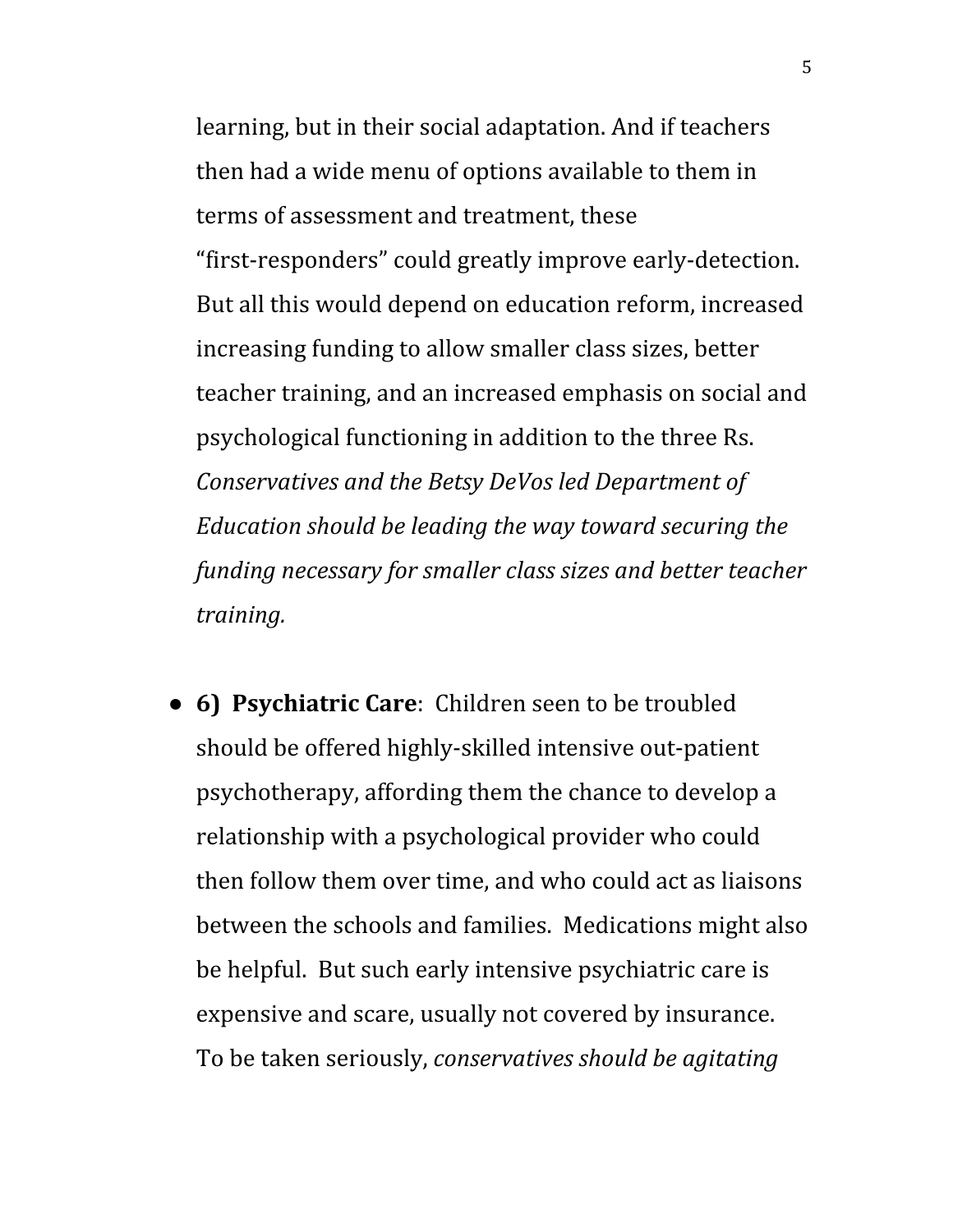*for dramatic increases in funding for training mental health professionals and for underwriting massive increases in spending for mental health outpatient care*.

● **7) Group treatment programs**: By the time these withdrawn and troubled children hit high school, their psychiatric symptoms have usually become more pronounced. They then need to be in a caring and well-run group home, half-way house, or hospital. But these are scarce, expensive, and not covered by insurance. Pro-gun advocates should be advocating for a huge investment in group treatment programs.

Were conservatives serious about their emphasis on the mental illness of shooters, the above points are just a few things that could be done to greatly improve our chances of identifying potentially dangerous and mentally ill individuals early on, and treating them before they go past the point of no return.

The cost? Well, it's high. And I'd wager that Trump and the pro-gun lobby would look at this and, in effect, say "O.K. never mind." The "conversation about mental health and